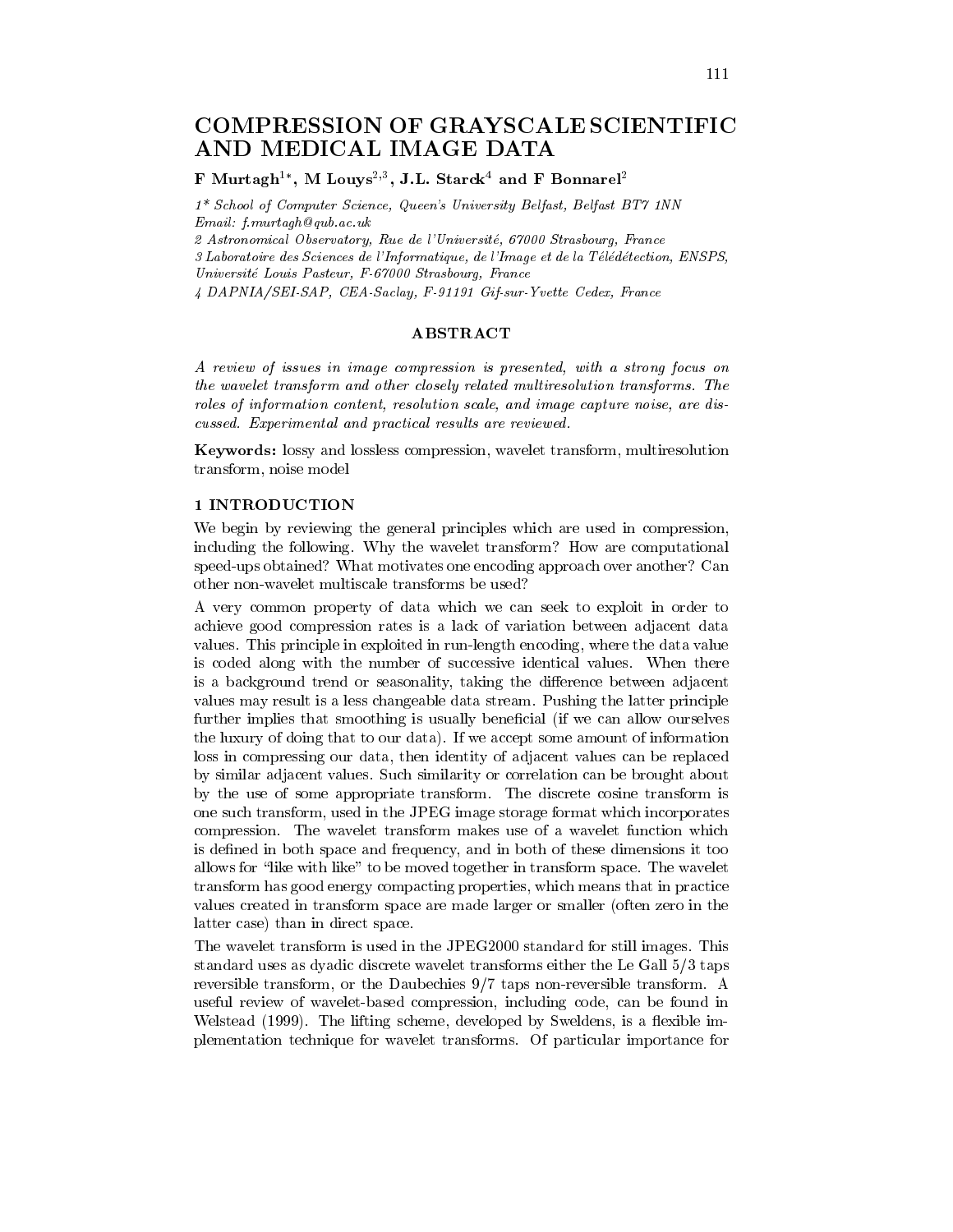compression is the property of the lifting scheme that allows wavelet coefficients to be maintained as integers for integer inputs. This has storage and computational benefits.

Other encoding stages include entropy coding, which includes arithmetic or Huffman coding. The latter replaces data values with a variable-length code, to advantageously use a short-length code for common data values, and a longerlength code for uncommon data values. The overall entropy (average information,  $-\Sigma p \log p$  where p is the probability of occurrence of the data value) is thereby minimized.

In scalar quantization, pixel values are replaced with quantized "approximants", and vector quantization takes vectors of values and replaces them with a goodfitting representative vector. In scalar quantization, assuming a Gaussian noise model for one's data, division by an integer times the standard deviation may be a useful step prior to quantizing in that it meaningfully rescales signal. Lloyd-Max (Proakis, 1995) is a well-known non-uniform quantization method (and is essentially equivalent to k-means clustering).

Given that wavelet transforms, as we have noted, render many values small or zero in transform space, it behoves us to exploit this in reading off the wavelet coefficient values. This leads to wavelet coders, and more specifically to zero trees. Targeted is the reading off of wavelet coefficients such that zero values at high wavelet scales (i.e., low resolution) are followed by zero values at progressively lower wavelet scales. Shapiro's EZW (embedded zero-tree wavelet) coding algorithm is one such algorithm, which was refined in the SPIHT (set partitioning in hierarchical trees) algorithm of Said and Pearlman. Worked examples can be found in Welstead  $(1999)$  and Xiong & Ramchandran  $(2000)$ . Such embedded coding schemes draw benefit from wavelet coefficient properties, and they may allow for progressive display. Progressive transmission consists of visualizing quickly a low resolution image, and then increasing the quality with the arrival of new bits.

In work reported on below, the following lossy compression approach was used: (i) wavelet or other multiresolution transform, (ii) quantization which gives rise to the loss of information, and (iii) Huffman coding. A major benefit of such a straightforward compression algorithm is that fast image reconstruction at lower (spatial) resolution levels can be supported.

Assessment of compression/decompression quality is generally carried out using global measures such as mean square error (MSE) or peak signal-to-noise ratio (PSNR). For definitions of the latter, see section 5 below. Comparative assessment results can be found in UCLA (1997).

In this article the type of image which is of interest is one containing smooth features or point-like features. The discussion in this paper, and to some degree the methods used, are all based on such images. Images containing pronounced edges, which could perhaps be more typical of industrial vision, are not of direct interest to us in this context. See Xiong  $\&$  Ramchandran (2000) for some discussion of wavelet-based approaches for addressing the compression of images where edges are important.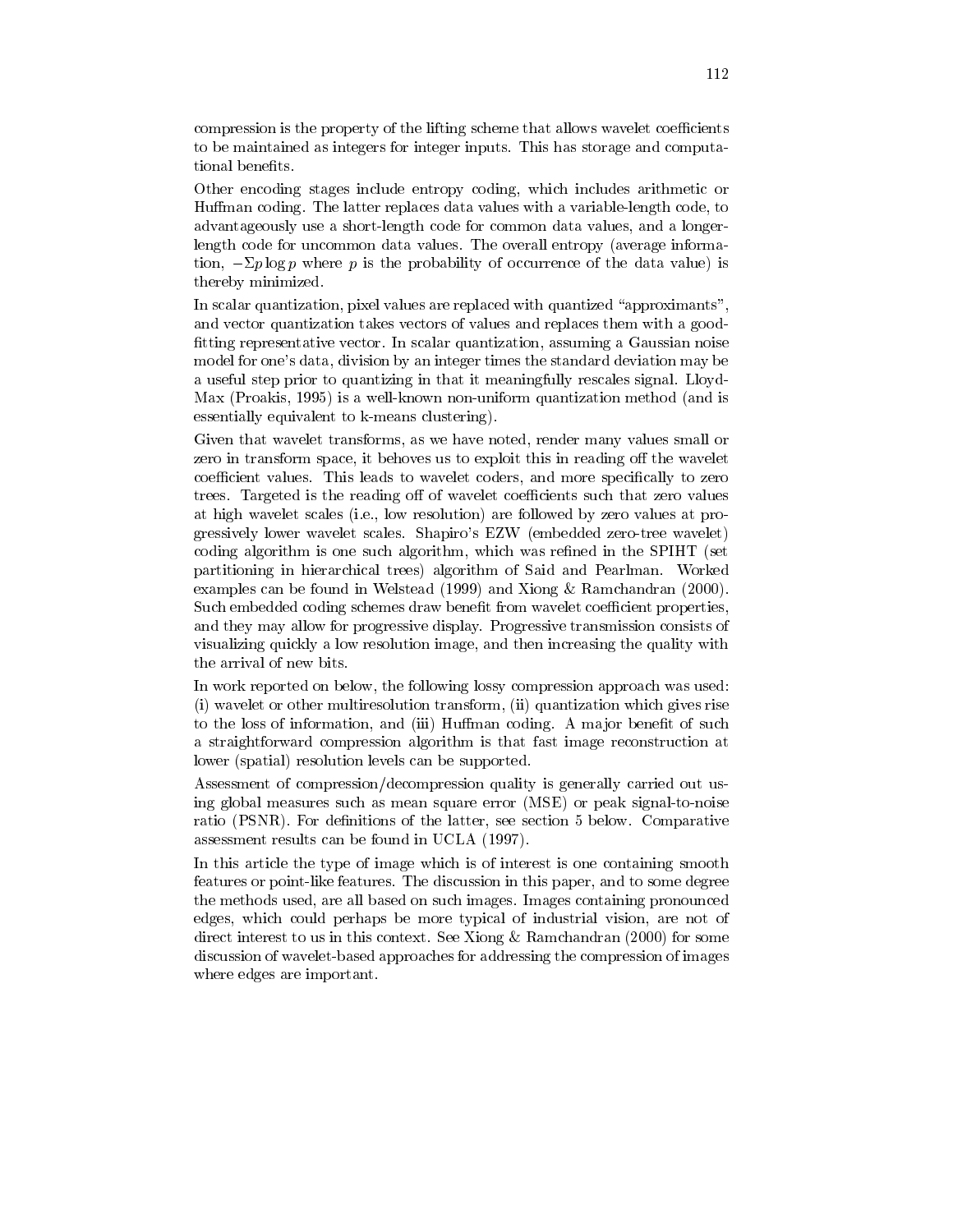# 2 COMPRESSION SOFTWARE IN ASTRONOMY

In Louvs, Starck, Mei, Bonnarel & Murtagh (1999a, see also Starck, Murtagh & Bijaoui, 1998) we compared a range of powerful compression methods  $-$  fractal, wavelet, pyramidal median, JPEG - with compression tools dedicated to astronomy such as Heompress, FITSpress and mathematical morphology, and applied these to astronomical images.

#### 2.1 Compression packages

Methods used in astronomy include Hompress (White, Postman & Lattanzi, 1992), FITSpress (Press, 1992), and JPEG (Furht, 1995). These are all based on linear transforms, which in principle help to reduce the redundancy of pixel values in a block and decorrelate spatial frequencies or scales. Two other important methods have also been proposed for astronomical image compression: one using mathematical morphology, and another based on the pyramidal median transform (a nonlinear transform). These will be looked at below. A specific decompression postprocessing method has also been developed in Bijaoui, Bobichon & Huang (1996) in order to reduce artifacts relative to the H compress method. From the mainstream signal processing domain, two other recent approaches are worthy of attention. The first is based on fractals, and the second uses a bi-orthogonal wavelet transform. We first briefly review all of these methods, and then compare them in the framework of astronomical images.

**H**compress: Hompress (White et al., 1992) was developed at Space Telescope Science Institute (STScI, Baltimore), and is commonly used to distribute archive images from the Digital Sky Survey DSS1 and DSS2. It is based on the Haar wavelet transform. The algorithm consists of

- 1. applying a Haar wavelet transform to the data,
- 2. quantizing the wavelet coefficients linearly as integer values,
- 3. applying a quadtree to the quantized value, and
- 4. using a Huffman coder.

Sources are available at http://www.stsci.edu/software/hcompress.html.

**Heative South Separate Secompression:** Iterative decompression was proposed in Bijaoui et al. (1996) to decompress files which were compressed using Hompress. The idea is to consider the decompression problem as a restoration problem, and to add constraints on the solution in order to reduce the artifacts.

FITSpress: FITSpress (Press, 1992) uses a threshold on very bright pixels and applies a linear wavelet transform using the Daubechies-4 filters. The wavelet coefficients are thresholded according to a noise threshold, quantized linearly and runlength encoded. This was developed at the Center for Astrophysics, Harvard. Sources (fitspress08.tar) are available at a number of locations on the web.

**JPEG:** JPEG is the standard image compression package for single frame images (Furht, 1995). It decorrelates pixel coefficients within  $8 \times 8$  pixel blocks using the discrete cosine transform (DCT) and uniform quantization.

**Wavelet transform:** Various wavelet packages exist which support image compression, leading to more sophisticated compression methods. The wavelet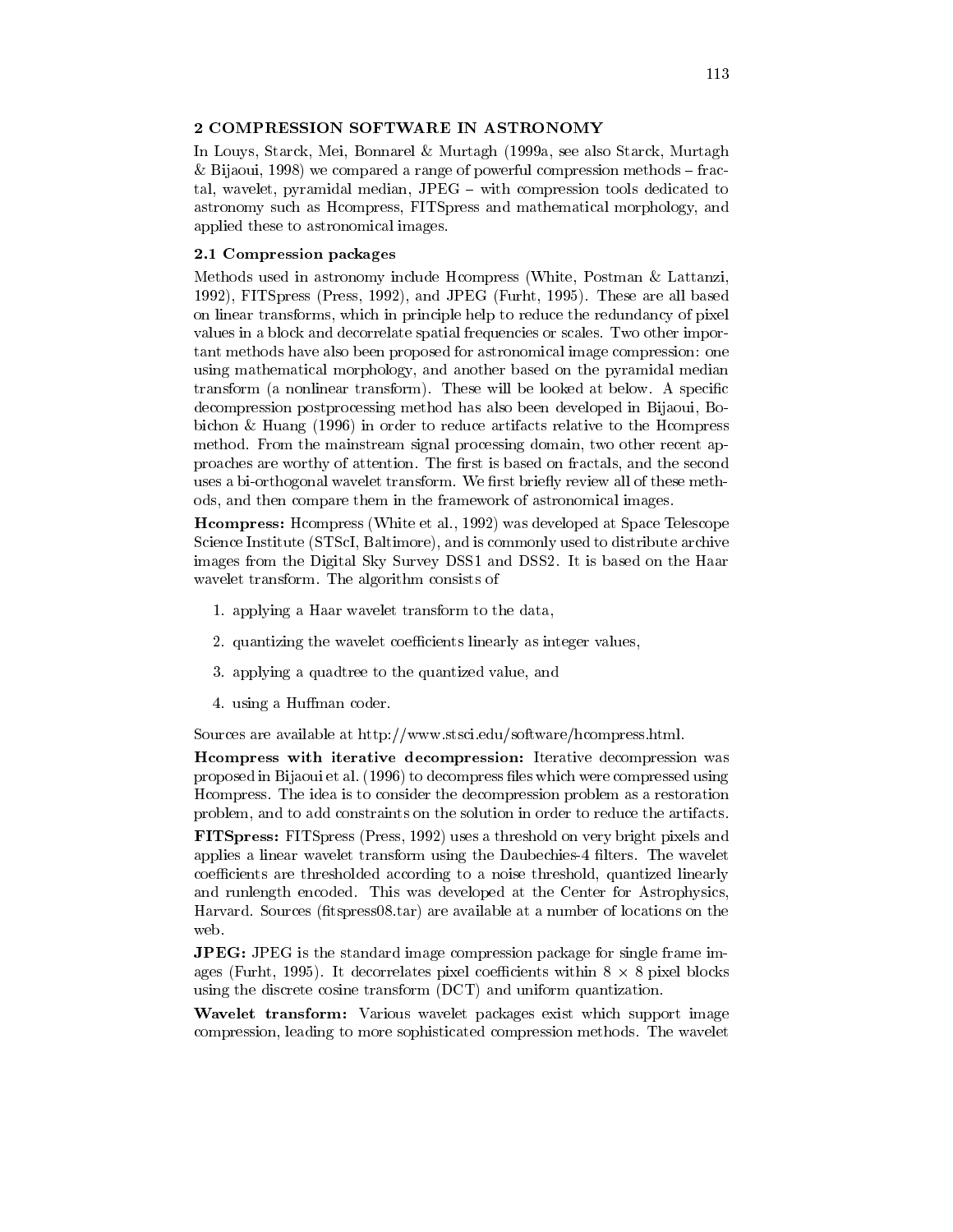transform we used is based on a bi-orthogonal wavelet transform (using Antonini-Daubechies 9/7 coefficients) followed by entropy coding.

Fractal transform: The image is decomposed into blocks, and each block is represented by a fractal. See Fisher (1994) for more explanation.

Mathematical morphology: This method (Starck et al., 1998), denoted MathMorph in this paper, is based on mathematical morphology (erosion and dilation). It consists of detecting structures above a given level, the level being equal to the background plus three times the noise standard deviation. Then, all structures are compressed by using erosion and dilation, followed by quadtree and Huffman coding. This method relies on a first step of object detection, and leads to high compression ratios if the image does not contain a lot of what we might characterize as "continuous" (or smoothly varying) information, as is often the case in astronomy.

Pyramidal median transform: The principle of this compression method (Starck, Murtagh, Pirenne & Albrecht, 1996; Starck et al., 1998) denoted PMT here, is to select the information we want to keep, by using the pyramidal median transform, and to code this information without any loss. Thus the first phase searches for the minimum set of quantized multiresolution coefficients which produce an image of "high quality". The quality is evidently subjective, and we will define by this term an image with no visual artifact in the decompressed image; and the residual (original image – decompressed image) does not contain any evident structure.

Lost information cannot be recovered, so if we do not accept any loss, we have to compress what we take as noise too, and the compression ratio will be low  $(3 \text{ or } 4 \text{ only}).$ 

The Pyramidal Median Transform (PMT) is obtained by the following algorithm:

- 1. Let  $c_j = f$  with  $j = 1$ . f is the original image.
- 2. Determine  $c_{j+1}^* = med(c_j, 2s + 1)$  with  $s = 1$ . Here  $med(c_j, 2s + 1)$  is the convolution of image  $c_i$  with a median kernel of square dimensions  $2s + 1$ .
- 3. The pyramidal multiresolution coefficients  $w_{j+1}$  are defined as:  $w_{j+1} =$  $c_j - c_{j+1}^*$ .
- 4. Let  $c_{j+1} = dec(c_{j+1}^*)$  where the decimation operation, dec, entails 1 pixel replacing each  $2 \times 2$  subimage.
- 5. Let  $j \leftarrow j + 1$ . Return to Step 2 so long as  $j < S$ .

Here the kernel remains the same during the iterations. The image itself, to which this kernel is applied, becomes smaller.

While this algorithm is computationally efficient, for ability to exactly reconstruct the input data we must use the following algorithm based on B-spline interpolation:

- 1. Take the lowest scale image,  $c_i$ .
- 2. Interpolate  $c_i$  to determine the next resolution image (of twice the dimensionality in x and y). Call the interpolated image  $c'_j$ .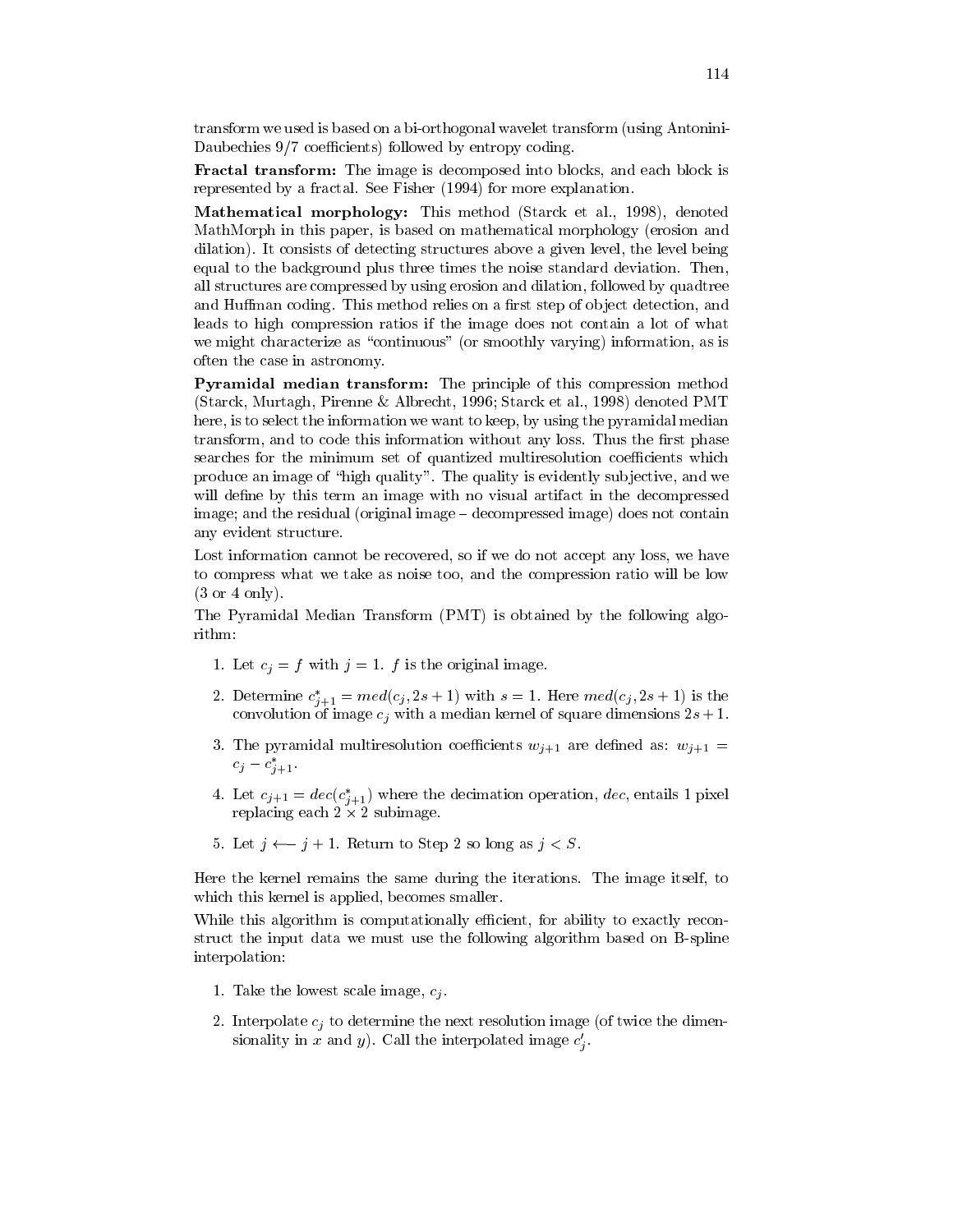- 3. Calculate  $c_{j-1} \leftarrow c'_j + w_j$ .
- 4. Set  $j \leftarrow j 1$ . Go to Step 2 if  $j > 0$ .

This reconstruction procedure takes account of the pyramidal sequence of images containing the multiresolution transform coefficients,  $w_i$ . It presupposes, though, that a good reconstruction is possible. We ensure that by use of the following refined version of the Pyramidal Median Transform: using iteration, the coefficients,  $w_{j+1} = c_j - c_{j+1}$ , are improved relative to their potential for reconstructing the input image.

#### 2.2 Remarks on these methods

The pyramidal median transform (PMT) is similar to the mathematical morphology (MathMorph) method in the sense that both try to understand what is represented in the image, and to compress only what is considered as significant. PMT uses a multiresolution approach, which allows more powerful separation of signal and noise. The latter two methods are both implemented in the MR software environment (MR1, 1999).

Each of these methods belongs to a general scheme where the following steps can be distinguished:

- 1. Decorrelation of pixel values inside a block, between wavelength, scales or shape, using orthogonal or nonlinear transforms.
- 2. Selection and quantization of relevant coefficients.
- 3. Coding improvement: geometrical redundancy reduction of the coefficients, using the fact that pixels are contiguous in an array.
- 4. Reducing the statistical redundancy of the code.

How each method realizes these different steps is indicated in Table 1.

Clearly these methods combine many strategies to reduce geometrical and statistical redundancy. The best results are obtained if appropriate selection of relevant information has been performed before applying these schemes.

For astronomical images, bright or extended objects are sought, as well as faint structures, all showing good spatial correlation of pixel values and within a wide range of graylevels. Noise background, on the contrary, shows no spatial correlation and fewer graylevels. The removal of noisy background helps in regard to data compression of course. This can be done with filtering, graylevel thresholding, or coarse quantization of background pixels. This is used by FITSpress, PMT and MathMorph which divide information into a noise part, estimated as a Gaussian process, and a highly correlated signal part. MathMorph simply thresholds the background noise estimated by a 3-sigma clipping, and quantizes the signal as a multiple of sigma (Huang & Bijaoui, 1991). FITSpress thresholds background pixels and allows for coarse background reconstruction, but also keeps the highest pixel values in a separate list. PMT uses a multiscale noise filtering and selection approach based on noise standard deviation estimation. JPEG and H compress do not carry out noise separation before the transform stage.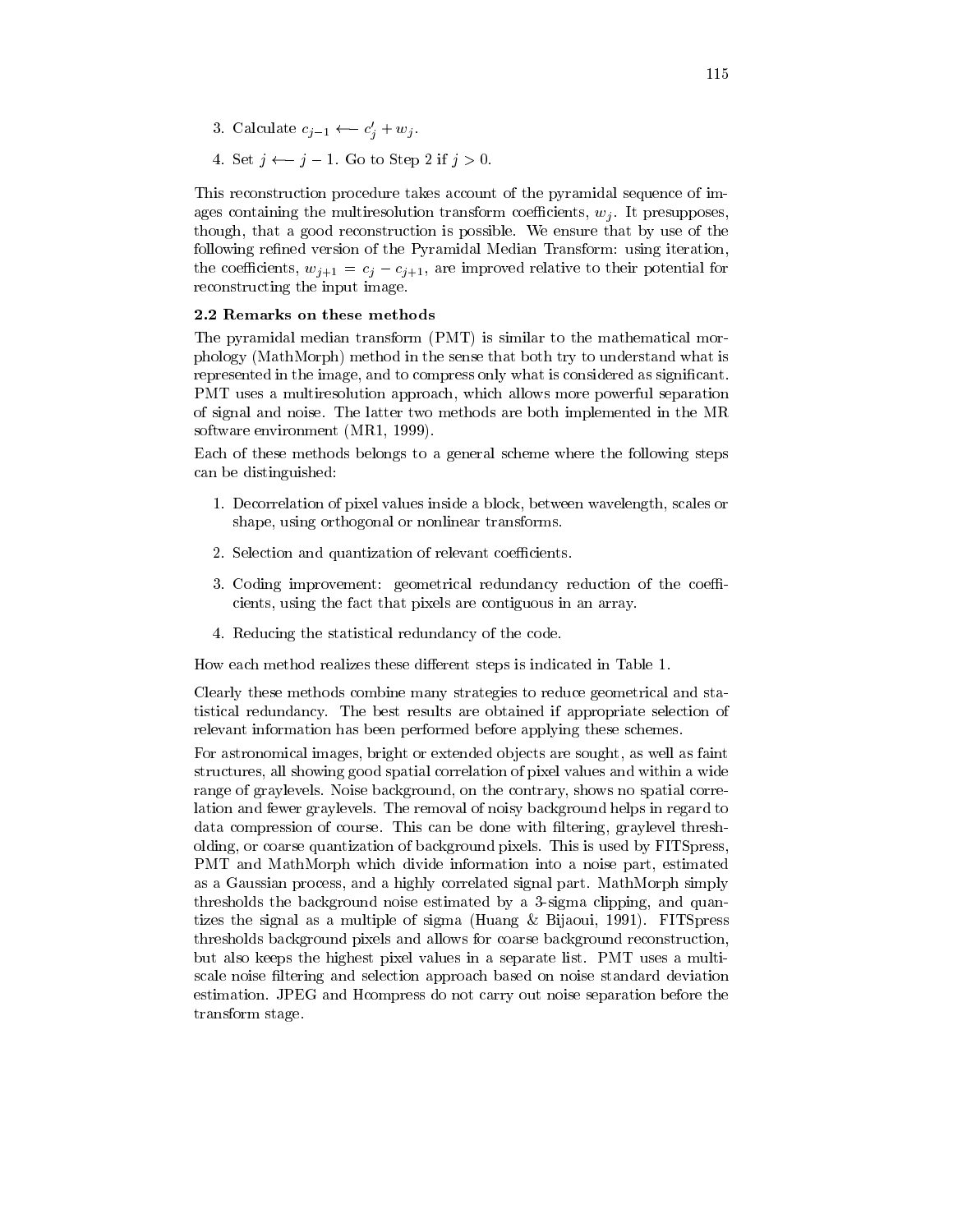| Software          | Transform          | Coefficient | Coefficient       | Geometrical | Statistical |
|-------------------|--------------------|-------------|-------------------|-------------|-------------|
|                   |                    | quantiz.    | organisation      | redundancy  | redundancy  |
|                   |                    |             |                   | reduction   | reduction   |
| <b>JPEG</b>       | <b>DCT</b>         | Linear      | Zigzag            | Runlength   | Huffman     |
|                   | $8\times 8$ pixels |             | sequence          | coding      |             |
| Hompress          | Haar               | Linear      | Pyramidal         | Quadtree on | Huffman     |
|                   | $2\times2$ pixels  |             |                   | bitplanes   |             |
| <b>FITS</b> press | Wavelets           | Linear      | <b>Increasing</b> | Runlength   | Huffman     |
|                   | $Daub-4$           |             | Resolution        | coding      |             |
| MR/1              | Pyramidal          | Linear      | Decreasing        | Quadtree on | Huffman     |
| <b>PMT</b>        | Med. Trans.        | Noise est.  | Resolution        | bitplanes   |             |
| MR/1              | Erosion/           | Linear      |                   | Quadtree on | Huffman     |
| MathMorph         | Dilation           | Noise est.  |                   | bitplanes   |             |

Table 1: Description and comparison of the different steps in the compression packages tested.

#### 2.3 Identifying the information loss

Apart from signal-to-noise discrimination, information losses may appear after the transforms at two steps: coefficient selection and coefficient quantization. The interpretable resolution of the decompressed images clearly depends upon these two steps.

If the spectral bandwidth is limited, then the more it is shortened, the better the compression rate. The coefficients generally associated with the high spatial frequencies related to small structures (point objects) may be suppressed and lost. Quantization also introduces information loss, but can be optimized using a Lloyd-Max quantizer for example (Proakis, 1995).

All other steps, shown in Table 1, such as reorganizing the quantized coefficients, hierarchical and statistical redundancy coding, and so on, will not compromise data integrity. This statement can be made for all packages. The main improvement clearly comes from an appropriate noise/signal discrimination and the choice of a transform appropriate to the objects' signal properties.

#### 3 EVALUATION

In identifying the needs for compression, different strategies can be used.

- 1. Compression without visual loss. This means that one cannot see the difference between the original image and the decompressed one. Generally, compression ratios between 10 and 20 can be obtained.
- 2. Good quality compression: the decompressed image does not contain any artifact, but some information is lost. Compression ratios up to 40 can be obtained in this case.
- 3. Fixed compression ratio: for some technical reasons, one may decide to compress all images with a compression ratio higher than a given value, whatever the effect on the decompressed image quality.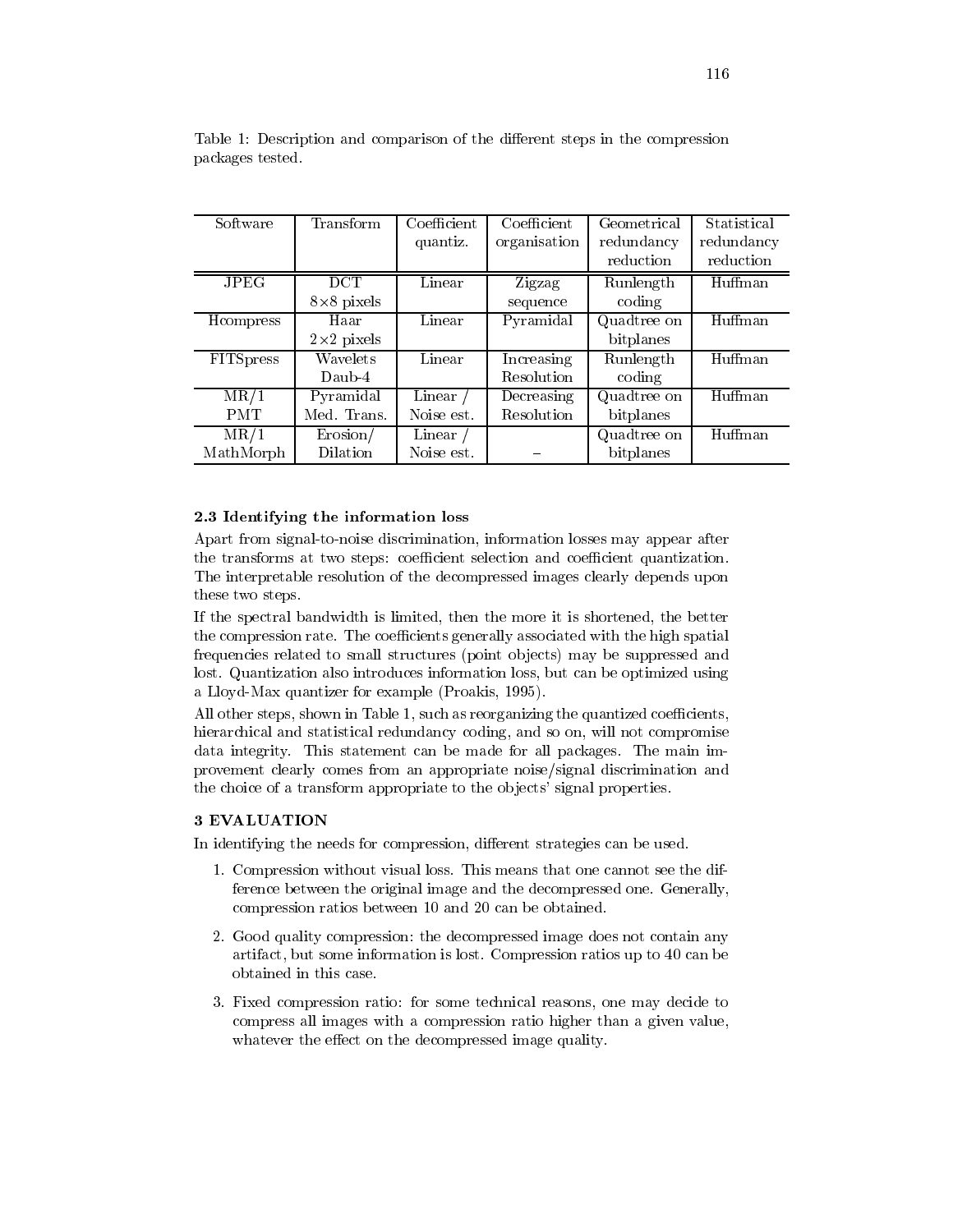| Application type         | Quick<br>view | Catalog<br>overlay:<br>cross- | Source<br>ext. and<br>Cross-id. | Deep<br>detection | Recal. |
|--------------------------|---------------|-------------------------------|---------------------------------|-------------------|--------|
| Comparison criterion     |               | corr.                         |                                 |                   |        |
| quality: visual          | medium        | high                          | medium                          | indifferent       | high   |
| quality: precision       | low           | medium                        | high                            | very high         | high   |
| $Transfer + comp. speed$ | very fast     | fast                          | medium                          | slow              | median |
| Progressive vision       | ves           | yes                           | no                              | no                | no     |

Table 2: List of criteria for comparison of compression methods for various types of astronomical image-based application. Recal.  $=$  recalibration

4. Signal-to-noise separation: if noise is present in the data, noise modeling can allow very high compression ratios just by including some type of filtering in the transform space during the compression.

Following the image types, and the selected strategy, the optimal compression method may vary.

#### 3.1 Quality assessment

In order to compare the different compression methods, various characteristics are of importance (see Table 2).

Progressive vision is useful in the context of quick views (for example on the web) and image overlays, where the user can decide when the quality of a displayed image is sufficient. However this feature is not required for more quantitative tasks.

The requirement of speed of display (transfer time plus processing time) is usually critical for applications related to progressive vision.

The estimation of the quality of a compression method and rate compared to others is based on the quality of restitution of the relevant information, which is always relative to the type of application. For good quality quick views of a given area, label and image database overlays, and cross-correlation of features at different wavelengths, the required quality will be essentially qualitative: good geometry of the objects, no visual artifacts, good contrast, etc.

For cross-identification processes, and any situation where recalibration to improve astrometry and photometry is needed, or reprocessing of object detection where some were obviously missed, or false merging of distinct objects  $-$  for such cases, quality estimation must be a quantitative process. The loss of information can be measured by the evolution of "relevant parameters" varying according to compression rate and method.

Quality criteria which can be used for estimating the merits and performances of a compression method fall under these headings: Visual aspect, signal-tonoise ratio, detection of real and faint objects or features, object morphology, astrometry, and photometry.

In our studies, quality was quantified from visual fidelity, and from photometric (i.e., integrated intensity) and astrometric (i.e., positional) measurements. Computational requirements of each method were noted. We also reviewed the implications of web-based storage and transmission, stressing the importance of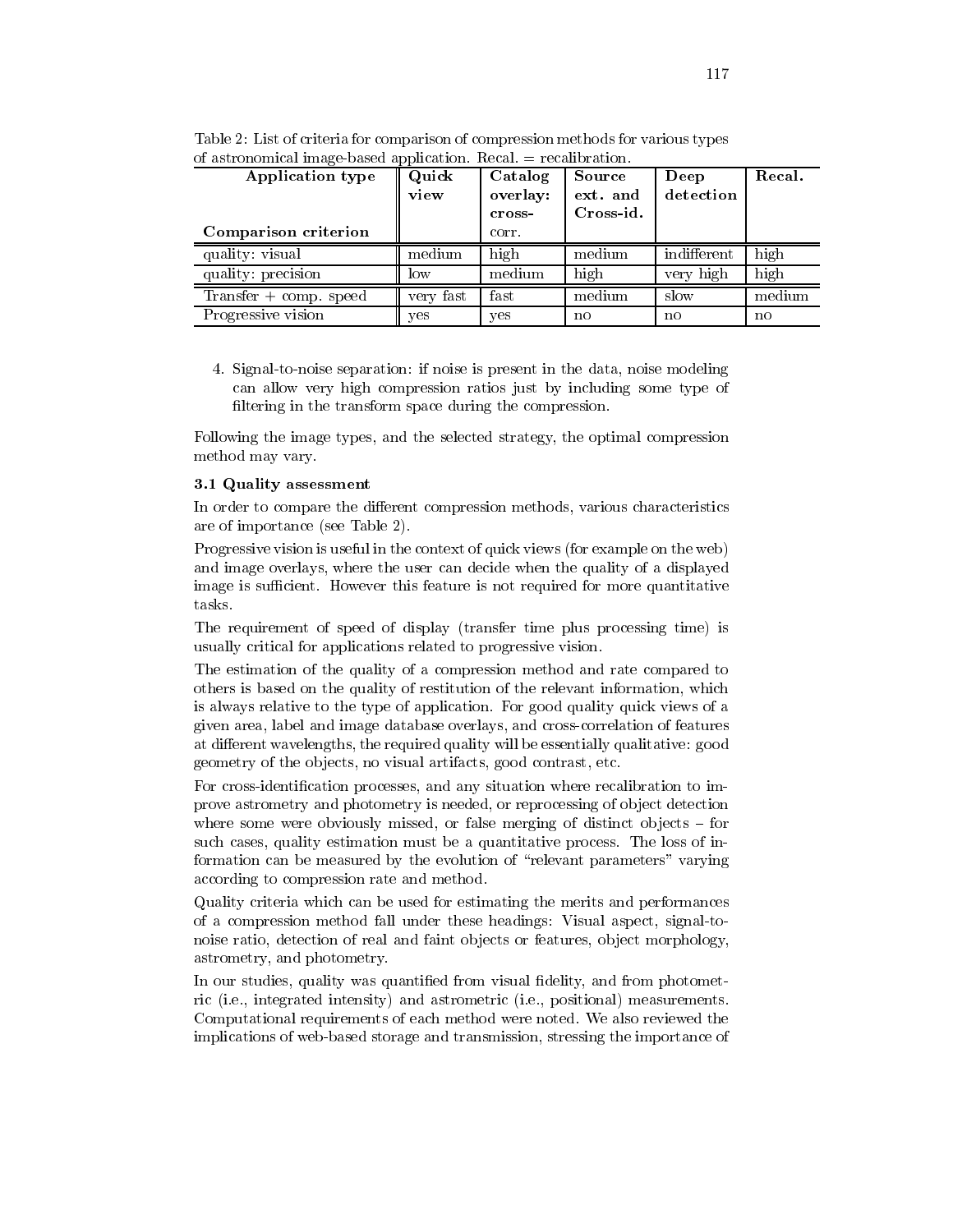progressive vision. In Louys, Starck & Murtagh (1999b) we summarized lossless compression algorithms. Figures 1 and 2 illustrate these results. Figure 3 shows the results of astrometry (positional information) testing. Tables 1 and 2 summarize these results.

Lossless compression is based on the Haar wavelet transform, implemented with the lifting scheme, and followed by entropy coding. Lower resolution versions of the image data, in the context of this transform, correspond to average values in larger image areas. Photometric properties of a lower resolution image are therefore exact averages of the photometric measurements made at finer resolution levels.



Figure 1: Left: Original image, subimage extracted from  $1024 \times 1024$  patch, extracted in turn from the central region of ESO7992v, a digitized Schmidt photographic plate. Right: JPEG compressed image at 40:1 compression rate.

An important aspect of lossy compression in the case of medical and scientific images is that noise be accurately defined and removed. Extensive modeling of noise for use in image compression, filtering, deconvolution and other operations, is supported in the MR software environment (MR1, 1999; see also Starck et al. 1998).

We have comprehensively examined compression performance on large numbers of astronomy images. Consider for example a  $12451 \times 8268$  image from the CFH12K detector at the CFHT (Canada-France-Hawaii Telescope), Hawaii. See Figure 4. A single image is 412 MB. As astronomy detectors tend towards  $16000 \times 16000$  in image dimensions – the case of the UK's Vista telescope now being designed for operation in Chile for instance  $-$  it is clear that compression and delivery technologies are very much needed. A typical observing night gives rise to terabytes of data, and image repositories are measured in petabytes.

Using denoising (visually lossless) compression, we compressed the CFH12K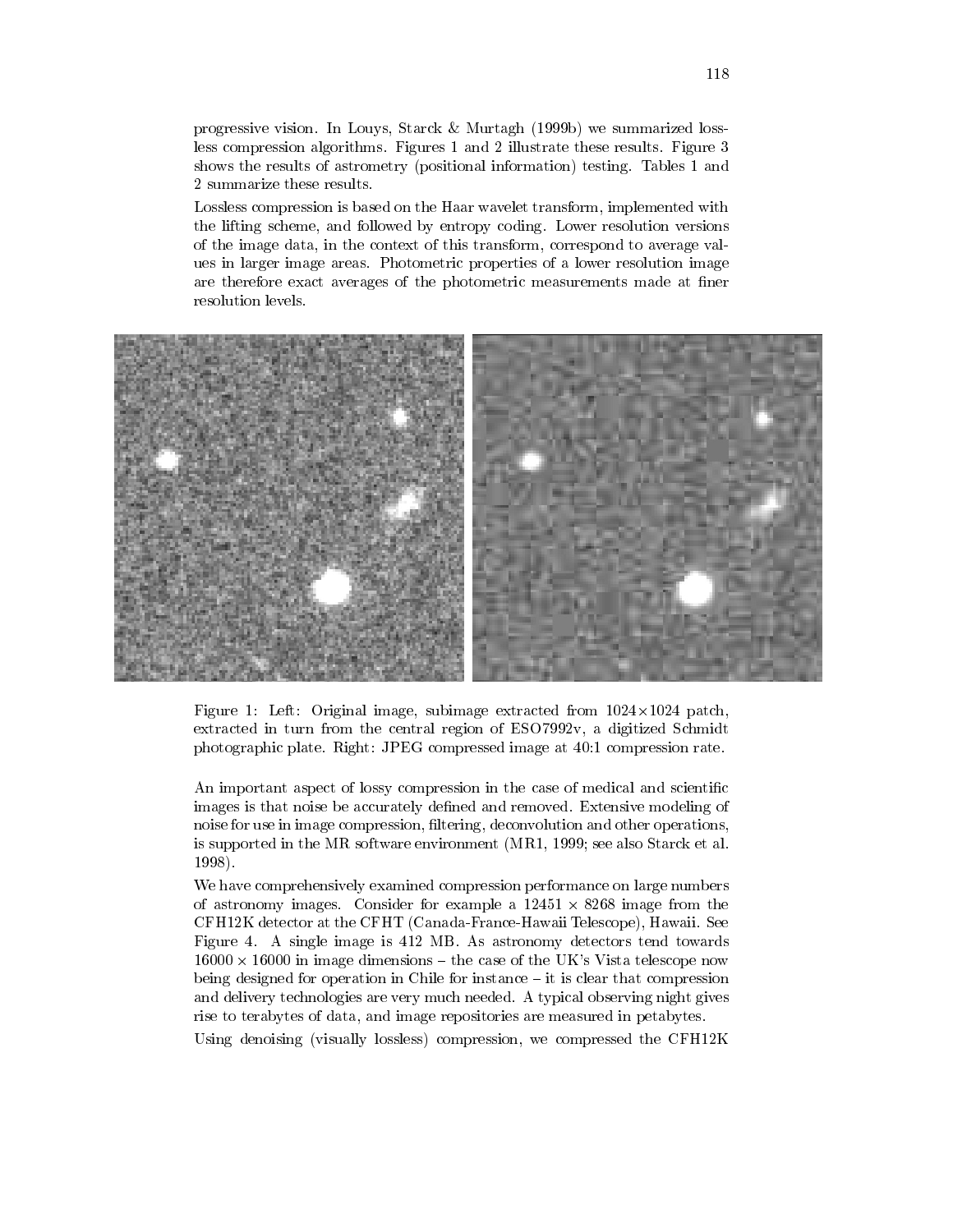

 $\mathbb{R}^3$  . The contract of  $\mathbb{R}^3$  is the contract of  $\mathbb{R}^3$  . The contract of  $\mathbb{R}^3$  $\mathbf{B}$  is the contract of the contract of the contract of the contract of the contract of the contract of the contract of the contract of the contract of the contract of the contract of the contract of the contract of t



 $\mathbf{A}$  and  $\mathbf{A}$  and  $\mathbf{A}$  and  $\mathbf{A}$  and  $\mathbf{A}$  and  $\mathbf{A}$  and  $\mathbf{A}$  and  $\mathbf{A}$  and  $\mathbf{A}$  $\mathbf{r} = \mathbf{r} + \mathbf{r}$ Morph.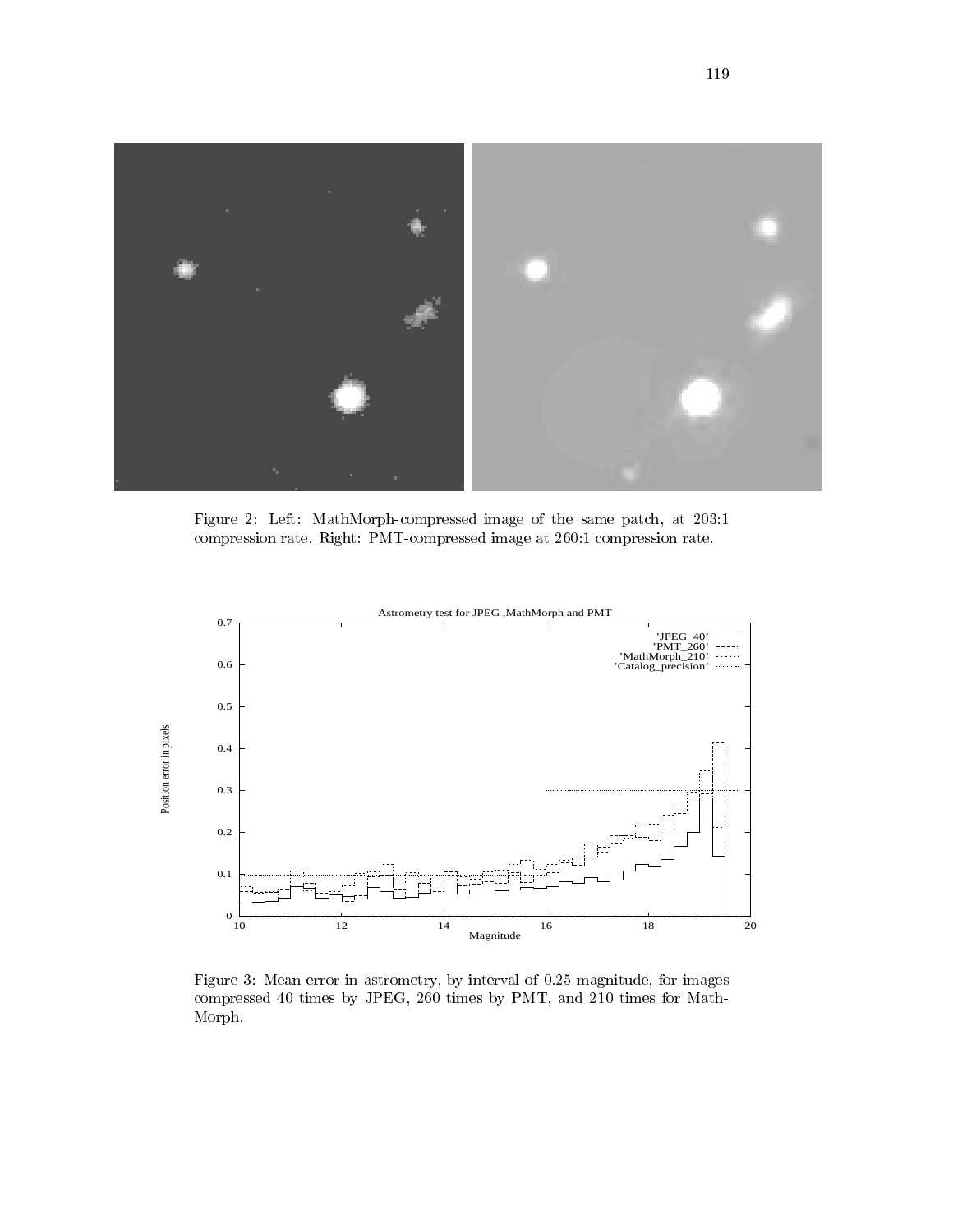Table 3: Compression of a  $1024 \times 1024$  16-bit integer image. Platform: Sun Ultra-Enterprise, 250 MHz. Noted are whether artifacts are created, typical compression ratios obtained, and whether progressive transmission implementations are currently available.

|                                              | Compression<br>time (secs.) | Decompression<br>time (secs.) | Artifact              | Compression<br>ratio | Progressive<br>transmission |
|----------------------------------------------|-----------------------------|-------------------------------|-----------------------|----------------------|-----------------------------|
| <b>JPEG</b>                                  | 1.17                        | 4.7                           | Υ                     | $<$ 40               | $Y$ (in C)                  |
| Wavelet                                      | 45                          | 7.1                           | Υ                     | 270                  | N                           |
| Fractal                                      | 18.3                        | 9                             | Υ                     | $< 30$               | N                           |
| Mathematical<br>Morphology                   | 13                          | 7.86                          | N                     | $<\,210$             | ${\bf N}$                   |
| Hcompress                                    | 3.29                        | 2.82                          | Y                     | 270                  | $Y$ (in C)                  |
| Hcompress<br>$+$ iterative<br>reconstruction | 3.29                        | 77                            | N                     | 270                  | N                           |
| Pyramidal<br>Median Trans.                   | 7.8                         | $\overline{3.1}$              | $\overline{\text{N}}$ | 270                  | Y (in Java)                 |

image to 4.1 MB, i.e. less than  $1\%$  of its original size. Compression took 789 seconds on an Ultra-Sparc 10. Decompression to the fifth resolution scale (i.e., dimensions divided by  $2^5$ ) took 0.43 seconds. For rigorously lossless compression, compression to 97.8 MB, i.e. 23.75% of the original size, took 224 seconds, and decompression to full resolution took 214 seconds. Decompression to full resolution by block was near real-time.

## **4 DECOMPRESSION BY SCALE AND BY REGION**

Support of the transfer of very large images in a networked (client-server) setting requires compression and prior noise separation. In addition, progressive transfer may be supported, or delivery by scale and by image region. For such additional functionality, wavelet transform based methods are very attractive because they integrate a multiresolution concept in a natural way. Our MR software system (MR1, 1999) contains a "LIVE: Large Image Visualization Environment" prototype, which is Java-based at the client end, and allows access to differing resolution levels as well as block-sized regions of the compressed image data. Figure 5 exemplifies the overall design of a system allowing for decompression by resolution scale and by region block.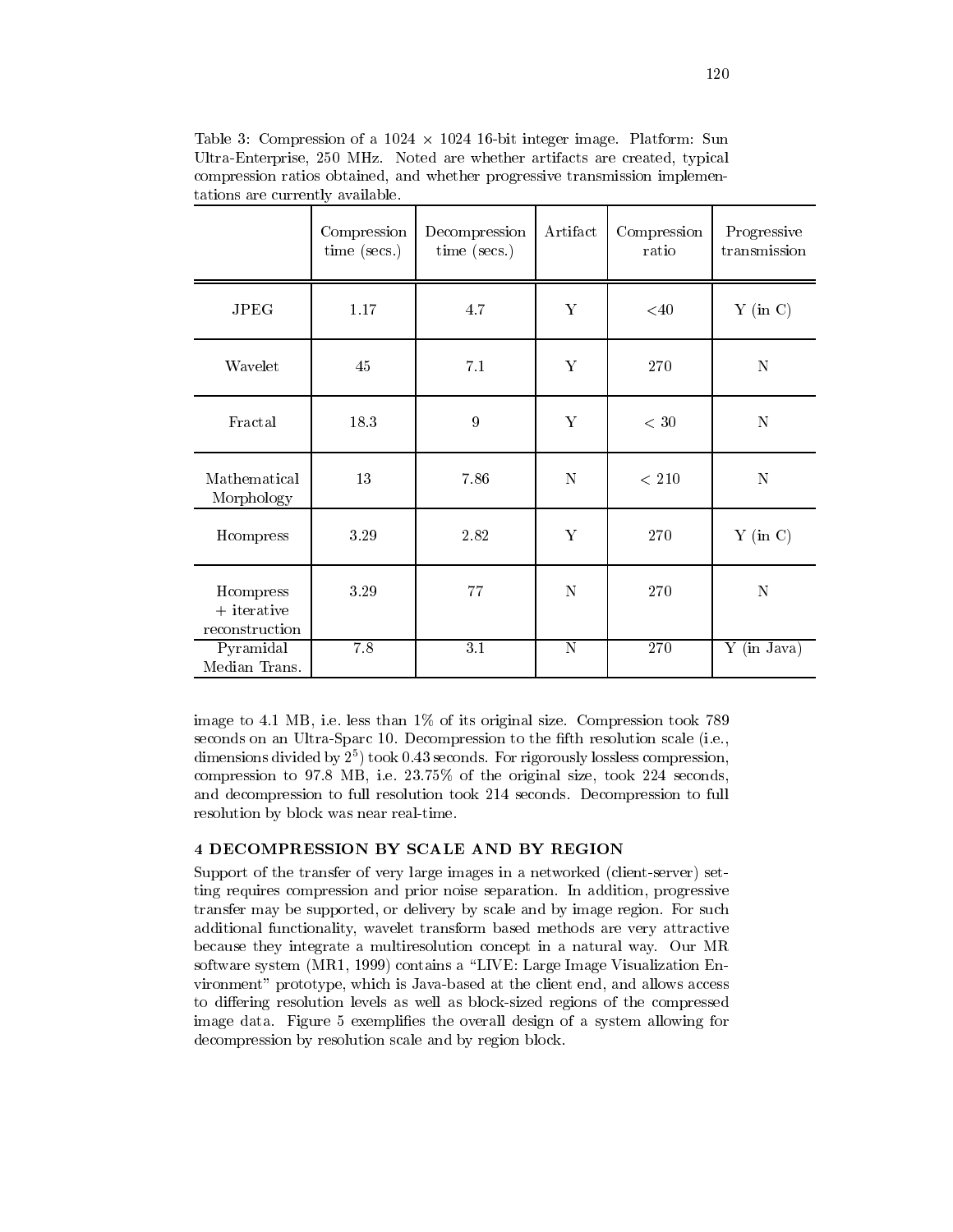| Software                      | Compression  | Decompression  | Compression |  |
|-------------------------------|--------------|----------------|-------------|--|
|                               | time (secs.) | $time$ (secs.) | ratio       |  |
| $_{\rm JPEG}$                 | 2.0          | 0.7            | 1.6         |  |
| lossless                      |              |                |             |  |
| Lifting scheme                | 43           | 44             | 1.7         |  |
| with Haar                     |              |                |             |  |
| $\ln$ ix <sup>1</sup><br>Gzir | 13.0         |                |             |  |

Table 4: Compression of a  $1024 \times 1024$  16-bit integer image. Platform: 2processor Sun Ultra-Sparc 250 MHz.

Systems have been prototyped which allow for decompression at full resolution in a particular block, or at given resolutions in regions around where the user points to with a cursor. The former is shown in Figure 6. Rigorously lossless compression is obtained, to 4.9% of original image size. Decompression is carried out in effective real time of a region of interest surrounding the tibia fracture site. A description of this work can be found in Farid, Murtagh, Louys & Starck (2001), and the on-line demonstrator is available at  $\verb+http://strule.cs.qub.ac.uk/index.html{$ 

## 5 APPLICATION TO MEDICAL IMAGE COMPRESSION

Table 5: Compression results on image shown in Figure 6. Accumulated user times in seconds on 350 MHz Sparc workstation. Input image size (at 16 bits per pixel): 7,535,520 bytes. bpp = bits per pixel, with 16 as the value pertaining to the input image.  $MSE = \text{mean square error}$ .  $PSNR = \text{peak signal to noise}$ ratio (see text for definitions of 1 and 2).

|                    | Bi-orthogonal | Pyramidal  | Lossless            |
|--------------------|---------------|------------|---------------------|
|                    | 9/7           | median     | lifting<br>Haar $/$ |
| compression        | $11$ secs.    | $10$ secs. | 5 secs.             |
| time               |               |            |                     |
| decompression      | $15$ secs.    | 6secs.     | $6$ secs.           |
| time               |               |            |                     |
| size (bytes)       | 125,225       | 311,792    | 732,266             |
| compression        | $1.66\%$      | 4.14%      | 9.72%               |
| ratio              |               |            |                     |
| compression        | 0.266         | 0.662      | 1.555               |
| bpp                |               |            |                     |
| MSE                | 0.78          | 0.76       |                     |
| PSNR(1)            | 97.40 dB      | 97.52 dB   |                     |
| <b>PSNR</b><br>(2) | 193.73 dB     | 193.85 dB  |                     |

Figure 6 shows a fractured tibia with an intramedullary nail fitted, to aid in recovery. This image is originally of dimensions  $2040 \times 1760$  in DICOM 16-bit unsigned integer format. Results are quoted relative to this.

A bi-orthogonal Antonini-Daubechies wavelet transform with 9/7 tap filters was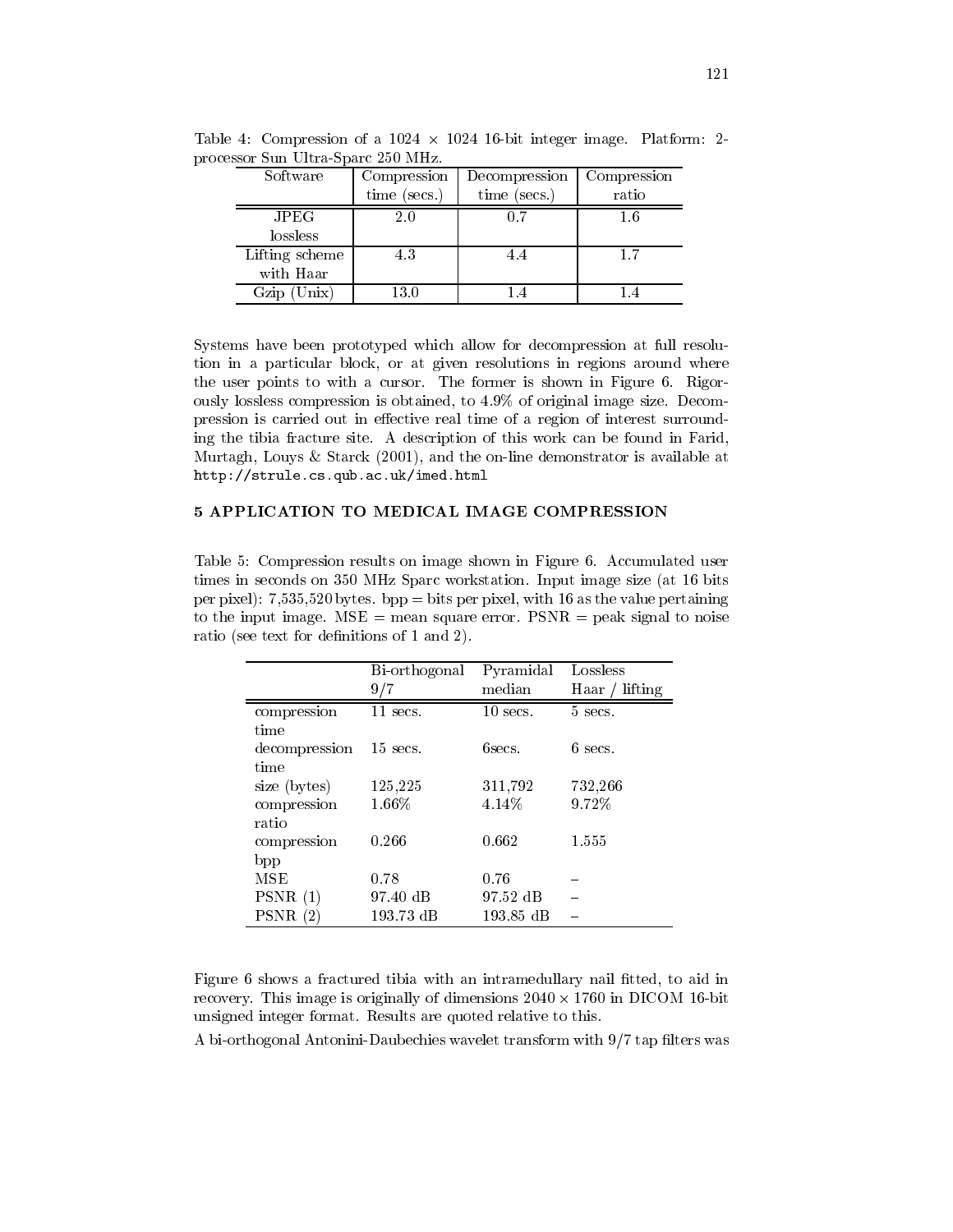

Figure 4: CFHT image of dimensions 12451 by 8268 used for compression timing experiments.

used for lossy compression, and as an alternative the pyramidal median transform. Lossless compression is based on the lifting scheme which can guarantee that integer values are used at all times, and the Haar wavelet transform.

Visual results of uncompressed images following lossy compression are excellent. Table 5 presents quantitative results. In all cases, compression was carried out blockwise, with block dimension 128. Definition 1 of PSNR is  $10 \log_{10} (65536^2/\text{MSE})$  and definition 2 of PSNR is  $20 \log_{10} (65536^2/\text{RMS})$ , where MSE and RMS are mean square error, and root mean square error, respectively. The image used has a lot of "background", which explains why the results are so dramatically good – indeed, even for lossless compression.

Digital, or digitized, mammograms can be very large. As an example, digitizing a mammogram film at 42 micron steps can yield an image of dimensions  $4240 \times$ 5670, and at 16 bits per pixel, that implies a file size of 48 MB.

Figure 7 shows a  $512 \times 512$  subimage extracted from a mammogram. Lossless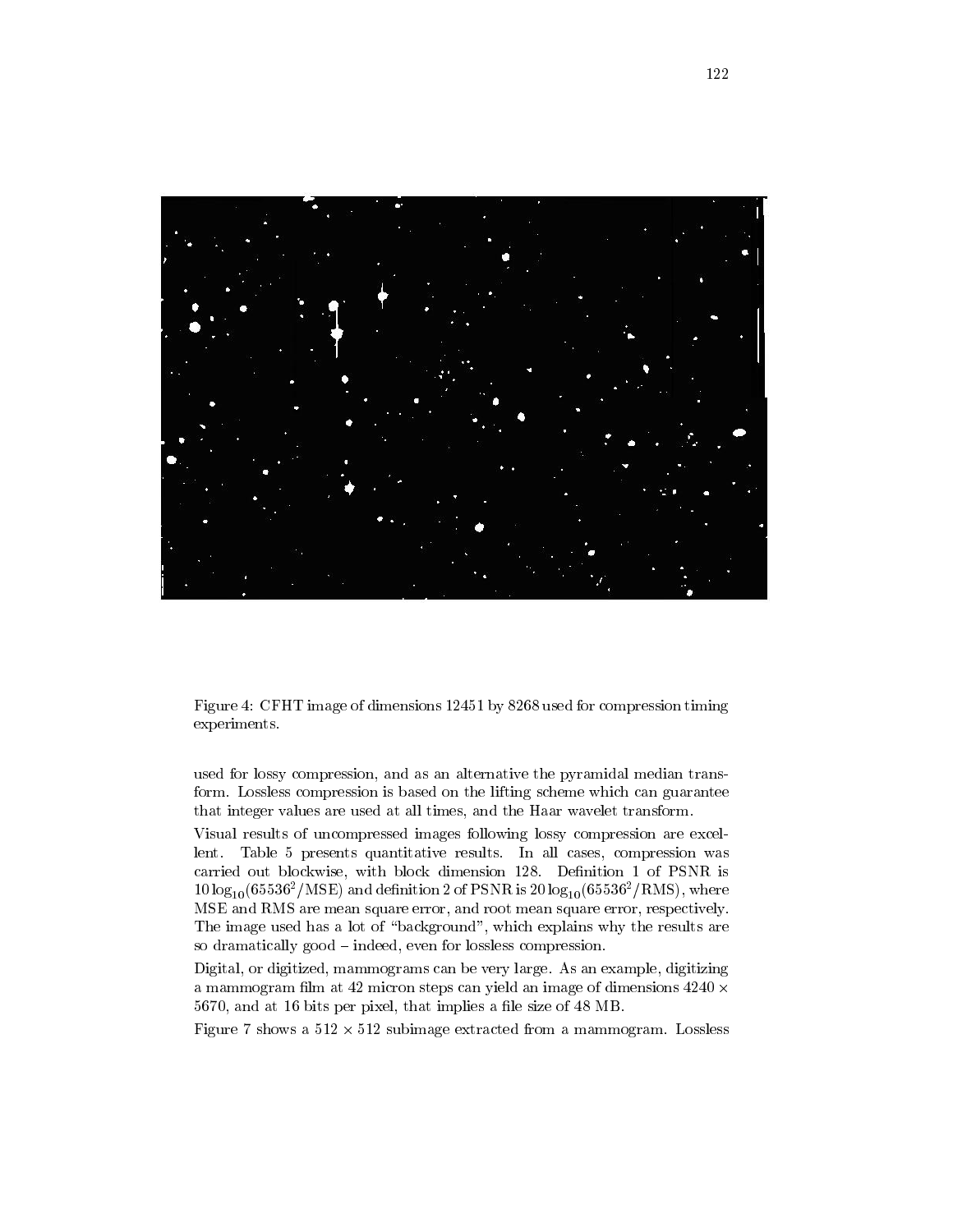

Figure 5: Example of large image, compressed by block, and represented at five resolution levels. At each resolution level, the visualization window is superimposed at a given position. At low resolution, the window covers the whole image, while at the full resolution level, it covers only one block.

compression, again based on the Haar wavelet transform implemented with the lifting scheme, provided for compression to 17% of the original image size, and was near real-time (i.e., rounded, 0 seconds). Decompression was also near realtime. The decompressed image was rigorously identical to the input image. In bits per pixel, this lossless compression performance was 0.34 bpp.

Lossy compression which improved on these compression rates by a factor of two required 1 second to carry out.

In the case considered, rigorously lossless compression has provided excellent results. More typical lossless compression rates are as shown in Table 4. In this case, compression strategies such as the following may be of use. First, provide quick view functionality, based on lossy compressed images. Secondly, provide access to the "completion" of the image, by adding in the difference map between original data and lossy compressed data. Such an approach is premised on the fact that some, and maybe considerable, assessment and diagnosis can be carried out on the visually lossless image data. On demand, the user has access to the full data.

#### **6 CONCLUSION**

In this article we have presented outstanding compression and decompression results on very large scientific images. We have described demonstrator systems which we have implemented for web-based real-time decompression and the delivery of image regions of interest.

Wavelets and multiscale transforms offer many advantageous properties: a framework for excellent quality when coding or encoding information; easy incorpora-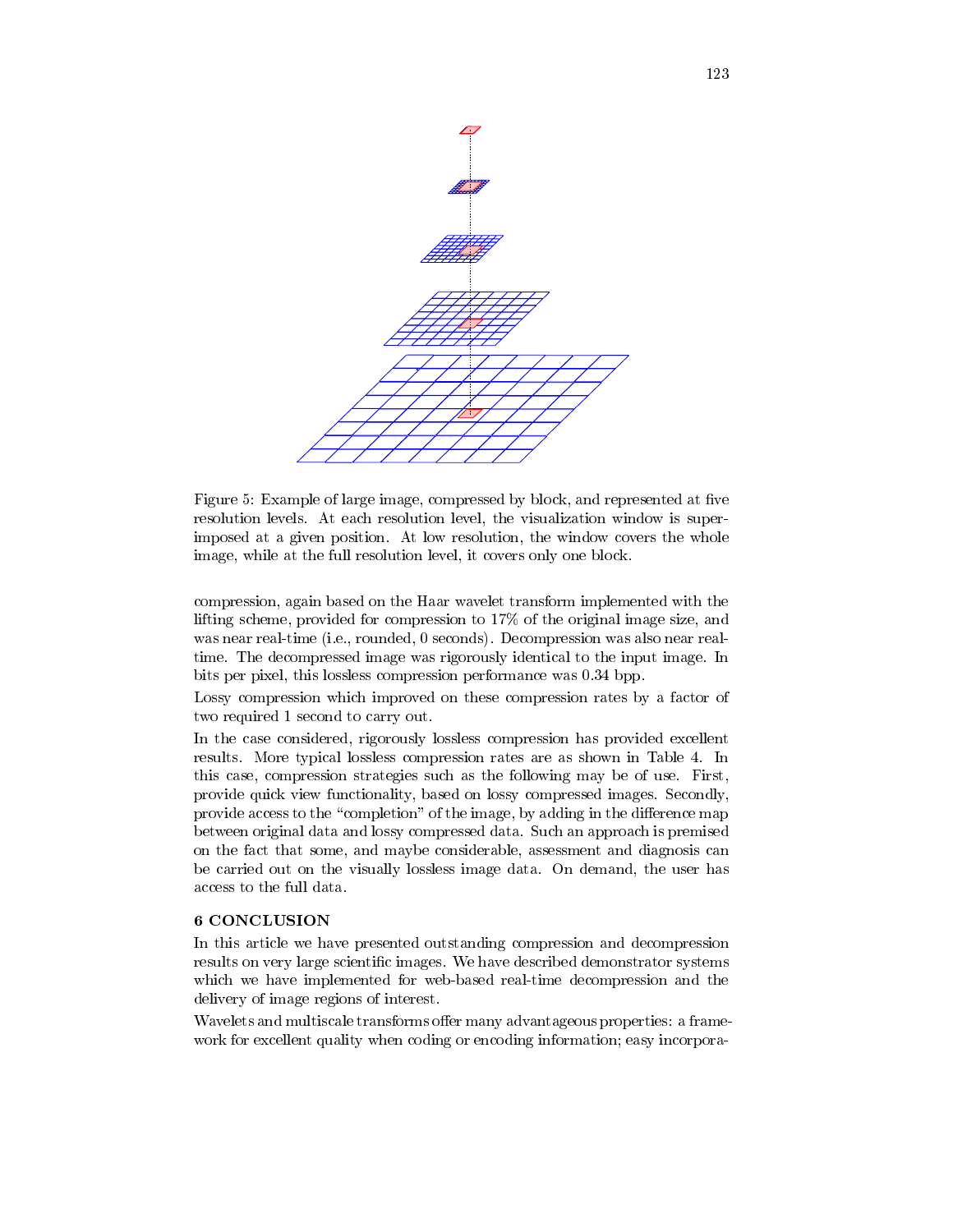tion of noise models which are crucial for lossy, visually acceptable compression; controlled and scalable implementation and operation; and targeted dissemination, delivery and display.

This algorithmic framework is well-adapted for the support of access to, and scientific analysis of, large image repositories.

#### 7 ACKNOWLEDGEMENTS

The CFHT image was provided by Y. Mellier. Others whom we wish to acknowledge are J. Guibert, students Dubaj, Couvidat and Skalkovski, Li H. and A. Bijaoui for helping in tuning the MathMorph approach, and O. Bienaymé. The tibial fracture image was from D. Marsh and C. McGivern, and the mammogram from R.J. Hanisch.

#### 8 REFERENCES

Bijaoui, A., Bobichon, Y. & Huang, L. (1996) Digital image compression in astronomy: morphology or wavelets. Vistas in Astronomy 40, 587-594.

Farid, M., Murtagh, F., Louys, M. & Starck, J.L. (2001) Compression and delivery for the support of distributed image databases. In Winstanley, A.C. (Ed.), Proc. IMVIP - Irish Machine Vision and Image Processing Conference, Maynooth: NUI Maynooth, pp. 249-252.

Fisher, F. (1994) Fractal Image Compression: Theory and Applications, Berlin: Springer-Verlag.

Furht, B. (1995) A survey of multimedia compression techniques and standards. Part II: Video compression. Real Time Imaging 1, 49–67.

Huang, L. & Bijaoui, A. (1991) Astronomical image data compression by morphology skeleton transformation. Experimental Astronomy 1, 311-327.

Louys, M., Starck, J.L., Mei, S., Bonnarel, F. & Murtagh, F. (1999a) Astronomical image compression. Astronomy and Astrophysics Supplement 136, 579-590.

Louys, M., Starck, J.L. & Murtagh, F. (1999b) Lossless compression of astronomical images. Irish Astronomical Journal 26, 119-122.

MR/1, 2, 3 (1999) Multiresolution Image and Data Analysis Software Environment, Multi Resolutions Ltd., http://www.multiresolution.com

Press, W.H. (1992) Wavelet-based compression software for FITS images. In Worrall, D.M., Biemesderfer, C. & Barnes, J. (Eds.), Astronomical Data Analysis Software and Systems I, San Francisco: Astronomical Society of the Pacific, pp.  $3-16$ 

Proakis, J.G. (1995) Digital Communications, New York: McGraw-Hill.

Starck, J.L., Murtagh, F. & Bijaoui, A. (1998) Image Processing and Data *Analysis: The Multiscale Approach*, Cambridge: Cambridge University Press.

Starck, J.L., Murtagh, F., Pirenne, B. & Albrecht, M. (1996) Astronomical image compression based on noise suppression. Publications of the Astronomical Society of the Pacific  $108, 446 - 455$ .

UCLA (1997) Image Communications Laboratory, University of California Los Angeles, Wavelet image coding: PSNR results. www.icsl.ucla.edu/ $\sim$ ipl/ psnr\_results.html.

Welstead, S. (1999) Fractal and Wavelet Image Compression Techniques, Bellingham: SPIE Press.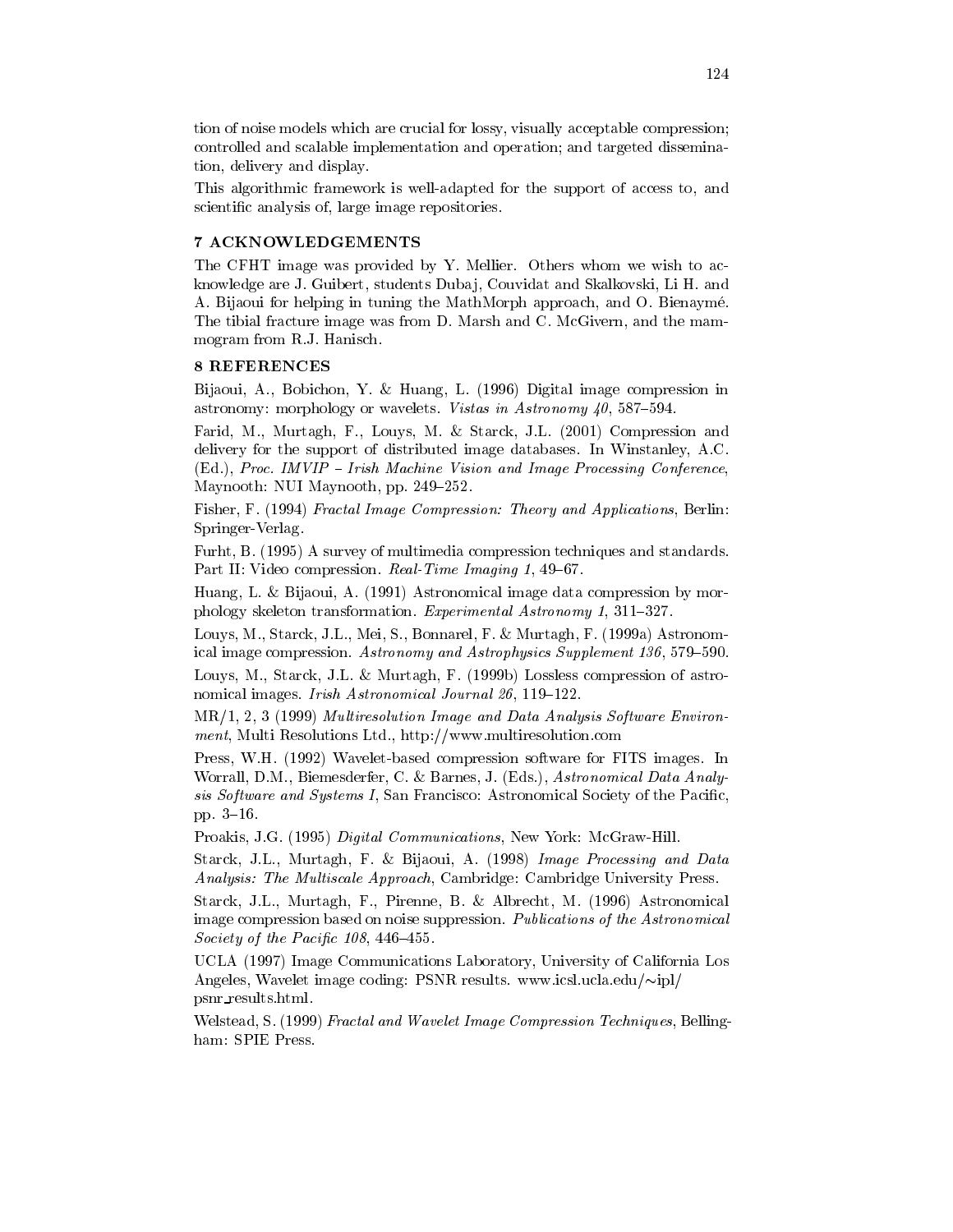White, R., Postman, M. & Lattanzi, M. (1992) Compression of the Guide Star Digitised Schmidt plates. In MacGillivray, H.T. & Thompson, E.B. (Eds.), Digitized Optical Sky Surveys, Dordrecht: Kluwer, pp. 167-175.

Xiang Xiong & Ramchandran K. (2000) Wavelet image compression. In Bovik, A. (Ed.) Handbook of Image and Video Processing, New York: Academic, pp.  $495 - 512$ .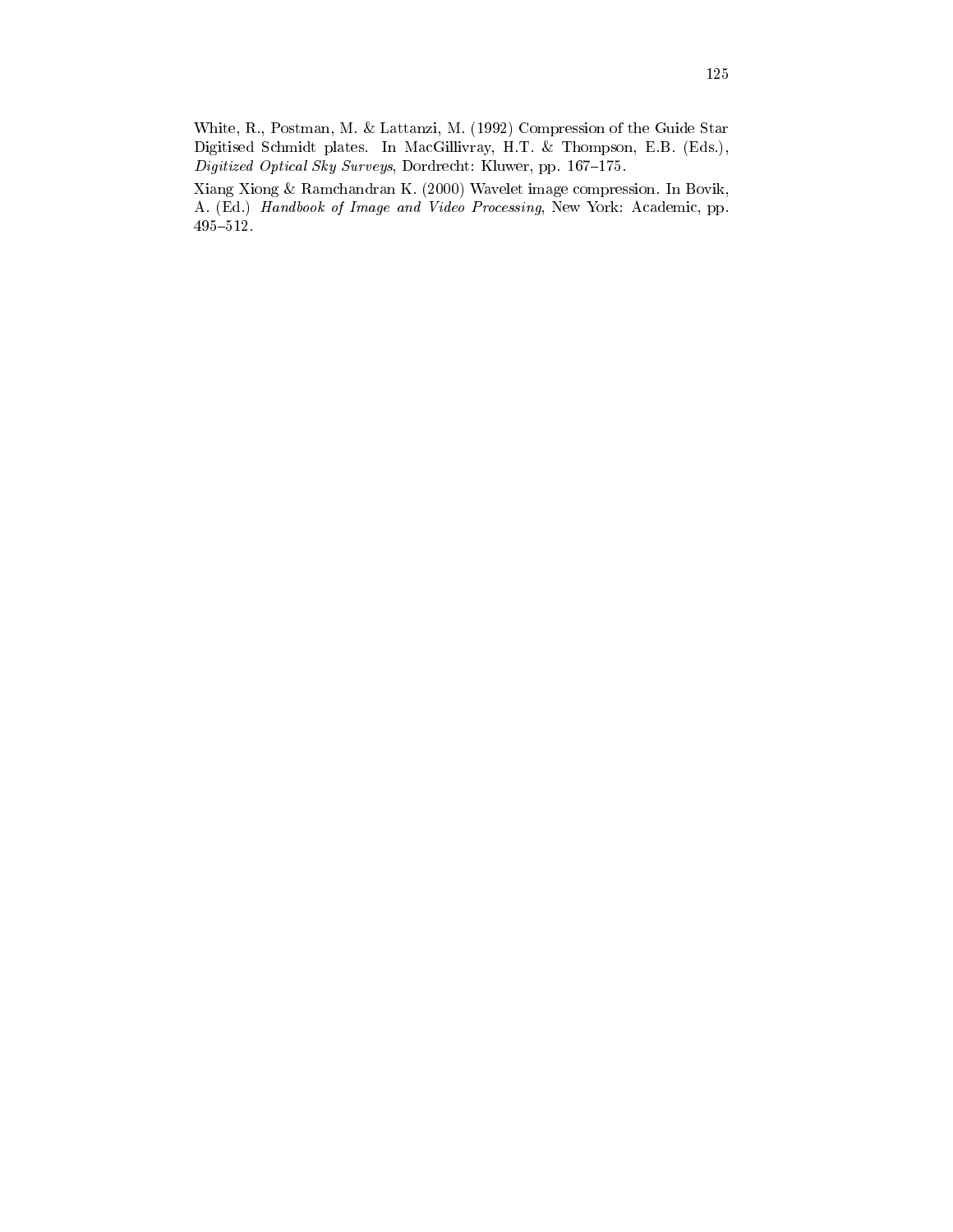

Figure 6: X-ray image of patient leg with intramedullary nail.